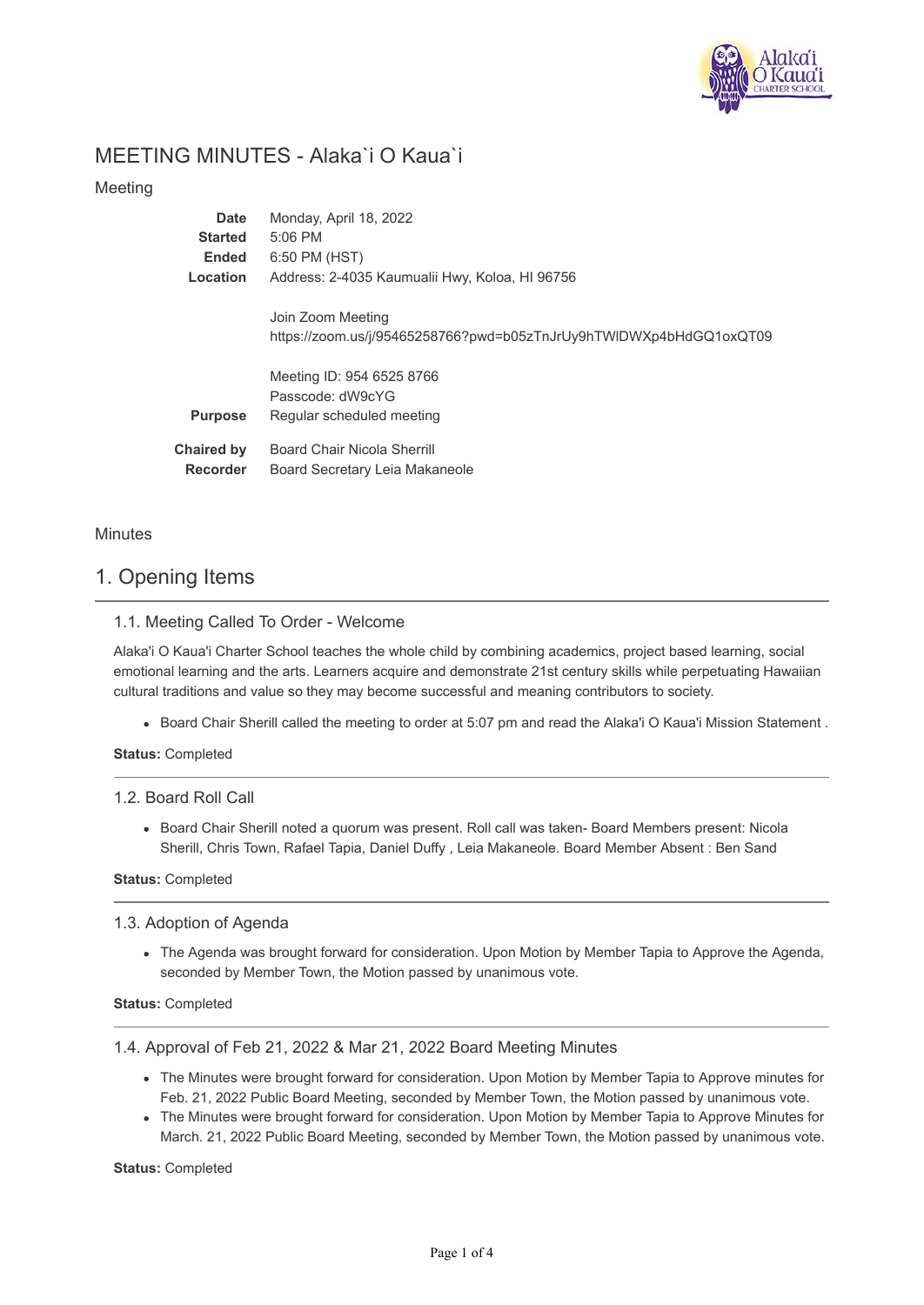

Documents

- Minutes-2022-03-21.pdf
- Minutes-2022-02-21.pdf

# 2. Public Comment

### 2.1. Comments from Guests

No Comments were made.

**Status:** Completed

# 3. Curriculum Moment

### 3.1. Facilitator Presentation

• Kumu Po'o (Director ) DJ Introduced Nate Weston as a future Facilitator. Nate Weston shared his background with 20 plus years of educating, including project based learning, "inquiry based" student driven education experience and recently added experience with education focused on personal health and nutrition.

#### **Status:** Completed

Documents

Mr. Nate Introduction-April, 2022.pdf

# 4. Administrative Reports

## 4.1. School Director Report

- Kumu Po'o (Director ) DJ gave the Directors Report. He reported on the following:
- **Education/ Curriculum** : Our character trait focus for the month of April is COMMITMENT. We completed all of the Learner Led Conferences on campus on Friday, April 8th. Alaka'i O Kaua'i Charter School will be conducting a dual project based learning activity this week with a Wellness Challenge coming from Grade One and the Makahiki Games coming from Grade Three (Kumu Kali). SBAC Testing begins tomorrow, April 19th, and will be facilitated throughout this week.
- **Facilities:** Jon continues to work on alternative flooring options for the school and we are addressing any potential mold issues with the current carpet. Board Member Tapia inquired with Jon to coordinate getting a timeline and costs for a floor treatment plan.
- **Enrollment :** Current Enrollment Total : 187, On Campus Learners : 172, Distance Learners : 15
- **Fundraising/ PTN :** The next meeting will be held on Wednesday, May 4th, 2022 and will also be held virtually.
- **Personnel :** Alaka'i O Kaua'i Charter School is not fully staffed at this time so we continue to advertise and interview quality candidates to join our team. Ms. Giselle is not projected to return for the remainder of the 2021-2022 school year.
- **COVID UPDATE**: As of April 13th, 2022 at the time of this upload Alaka'i O Kaua'i Charter School was 100% in compliance with the requirements of the Governor's Proclamations. As of today , 04/18/22 , the Free Covid-19 Testing has been discontinued.
- **OTHER**: The Hawai'i Charter Commission will be on campus to visit on Thursday, April 21st to start the charter renewal process for our school.

**Status:** Completed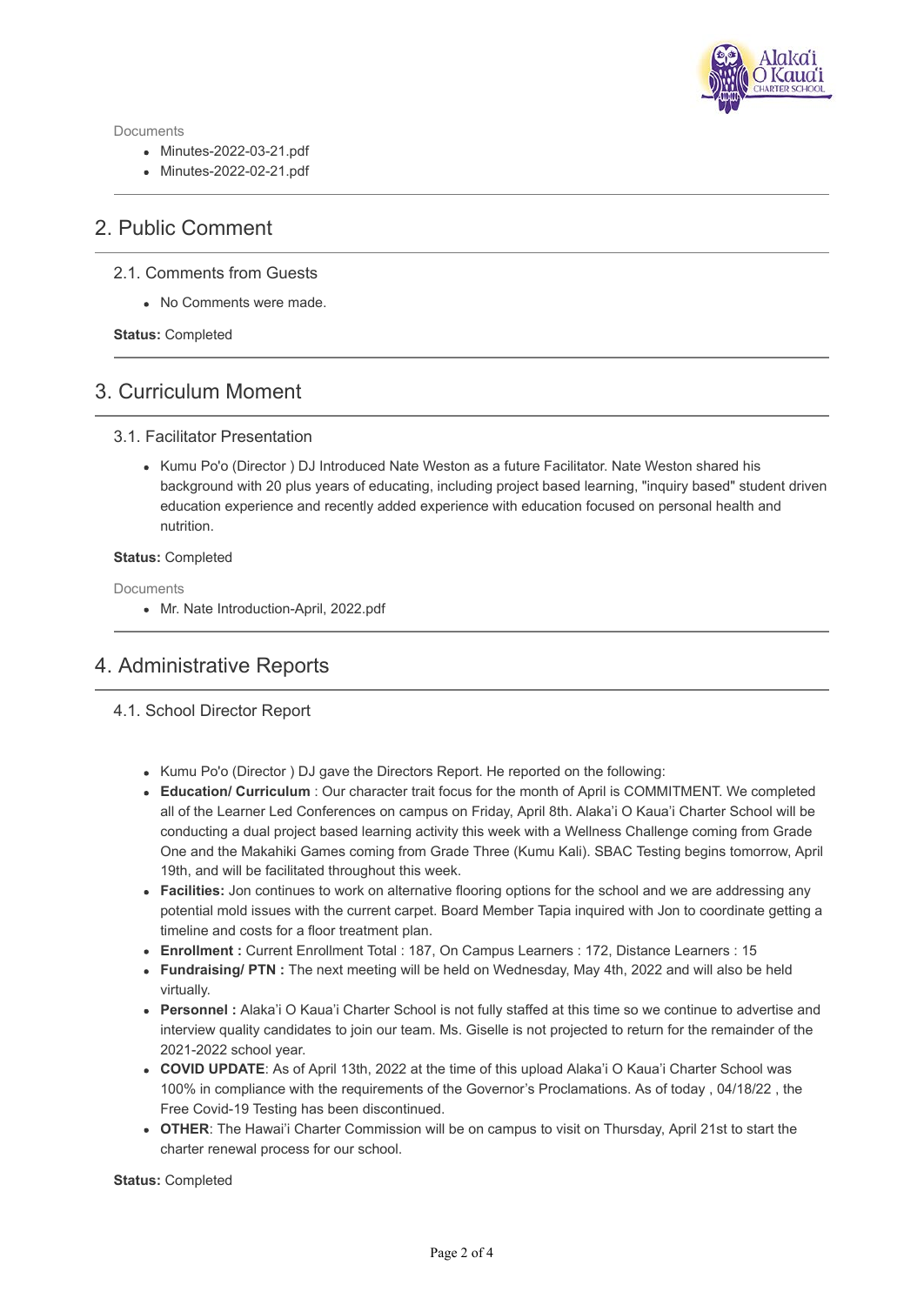

### 4.2. Financial Report

• Board Treasurer Member Ben Sand was absent, Patricia presented the reports. March 2022 Beginning Balance : \$792,032.08, Cleared Transactions: \$95,069.29, Uncleared Transactions: \$34,012.60, Ending Balance: \$662,950.19

#### **Status:** Completed

Documents

- Financial Report-Bank Statement Mar 2022.pdf
- Financial Report-Bank Reconciliation Mar 2022.pdf
- Financial Report-P&L, Balance Sheet, Cash Flow Mar 2022.pdf
- Financial Report-Fundraising Mar 2022 .pdf
- Financial Report-3rd Quarter Report Jan-Mar 2022.pdf

### 4.3. Board Committee Reports

Board Chair called for Sub-Committee Reports, No reports at this time. Amer with MLN network commented toward the status of the Service Provided Contract 2021-2022.

**Status:** Completed

## 5. Action Items

# 6. Executive Session (as and if needed)

### 6.1. Executive Session

No Executive Session was held.

**Status:** Completed

## 7. Closing Items

#### 7.1. Next Meeting Date

- Committee Meeting Date: May 02nd, 2022
- Public Board Meeting Date : May 16th, 2022

### **Status:** Completed

#### 7.2. Adjourn

Board Chair Sherill adjourned the meeting at 6:50pm

**Status:** Completed

 $_{\text{Date}}$ : May 16, 2022

Motion to Approve the Minutes made by:

Member Tapia